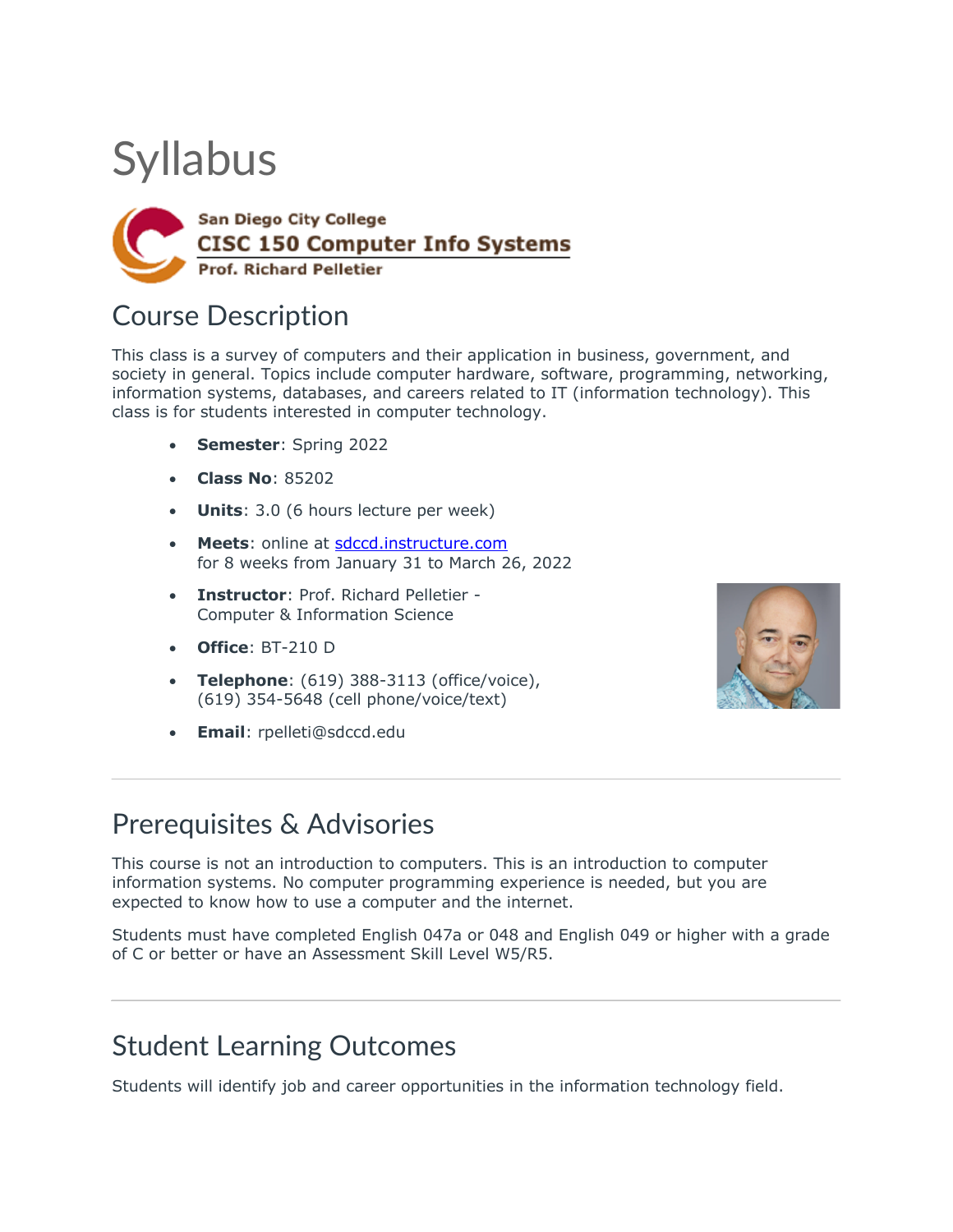## Course Content

- 1. Using Technology
- 2. Understanding Computers
- 3. Using the Internet and Web Resources
- 4. Application Software
- 5. System Software
- 6. Understanding Computer Hardware
- 7. Networking Computers
- 8. Digital Devices and Media
- 9. Securing Your Digital Life
- 10.Computer Programming
- 11. Databases and Information Systems
- 12. Networking and Security in Business
- 13. How the Internet Works



# **Textbook**

We will be using **Technology in Action**, 16th Edition, as an eText in **Revel**. We will be using Revel for our textbook, exercises, assignments, and quizzes. On the first day of class, I will show you how you can get Revel free for 14 days. After that, if you want to continue in this class, you will have to buy an access code from the City College Bookstore (www.bookstore.sdccd.edu/city) or through the publisher, Pearson.



If you get your access code from the college bookstore, note that they cannot send it by email and you will have to wait for a physical card to come in the mail before you can use it.

It is not possible to buy a used version of Revel, nor is is possible to share one copy--you must have your own access to Revel.

#### Class Format

CISC 150 is a 3 unit course that normally meets 3 hours per week for 16 weeks, but this class is in an 8 week session, so we must cover twice as many hours per week. We will use Canvas to take this class online. You will need access to the internet to use Canvas.

Each week we will be reading at least two chapters in the textbook, do a number of exercises, quizzes, and assignments.

I will post the assignments on Monday and everything will be due by 11:45 PM on Saturday.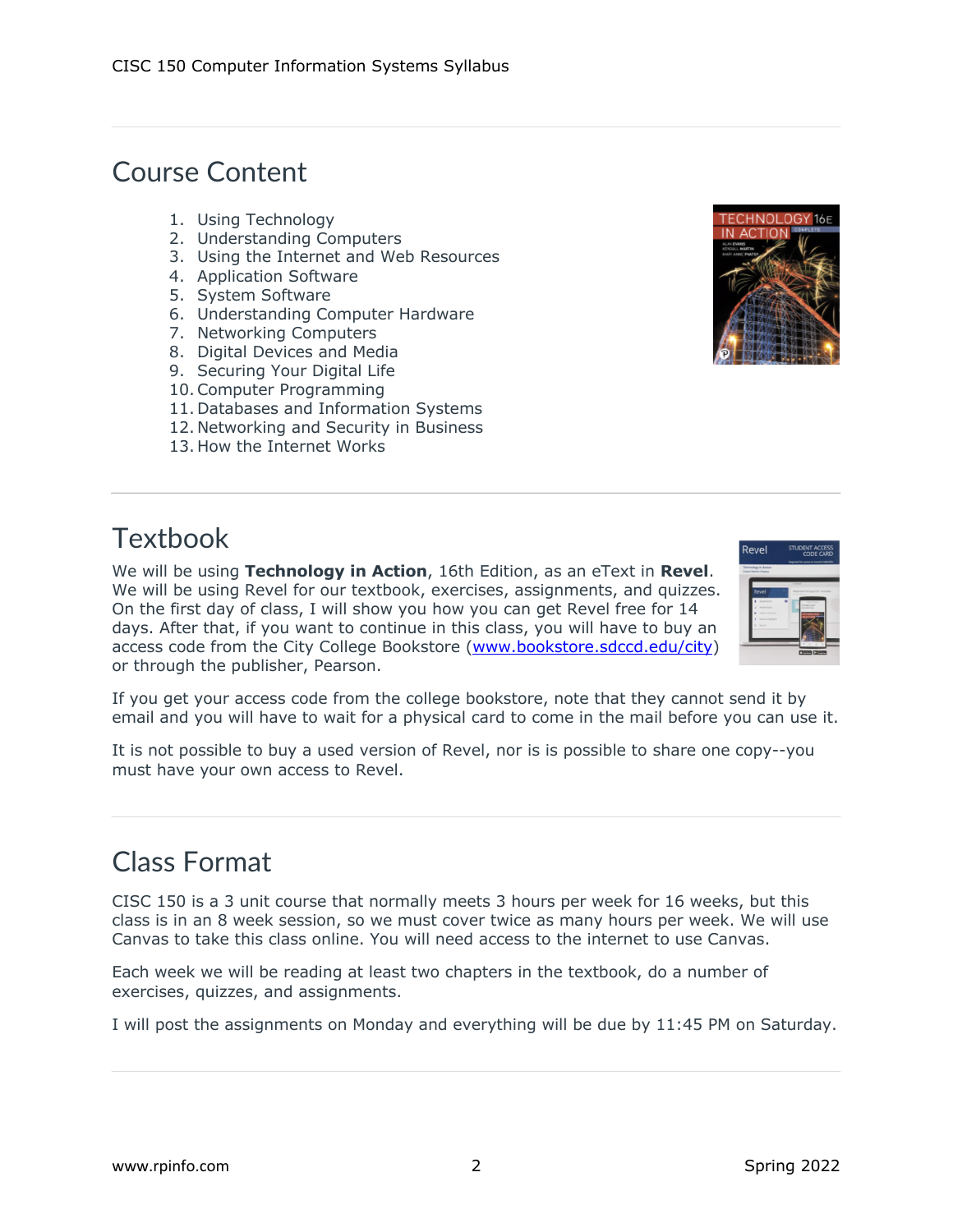### Attendance

Attendance will be recorded by completing assignments and tests. According to district policy, you must not be absent for more than 12 percent of the total class hours which comes to around one week. If you stop doing assignments or tests for 2 weeks or more, I will have to drop you from class for non-attendance.

For federal financial aid, including VA benefits, it is important that you continue to make academic progress. To show that you are making academic progress, you must do the assignments and tests. If you do not make academic progress for 22 days, you will be dropped from the class.

If you plan to drop this class, do so officially. It is your responsibility to drop yourself from classes before the deadlines. If you stop attending class without officially dropping yourself from the class, you may find an F grade on your student record which may affect your financial aid, graduation, or transfer plans.

### Grading

The total points that you earn in Revel will be divided by the total possible points to get a percentage from 0 to 100 percent to determine your letter grade based on the following table:

| Percent    | Letter Grade |  |
|------------|--------------|--|
| 100 to 90% | А            |  |
| 89 to 80%  | в            |  |
| 79 to 70%  | C            |  |
| 69 to 60%  | D            |  |
| 59 to 0%   |              |  |

### Important Notes

#### **Responsibility to Add, Drop, or Withdraw**

It is your responsibility to add, drop, or withdraw from classes before the deadlines stated in the class schedule. Petitions to add, drop, or withdraw after the deadline will not be approved without proof of circumstances beyond the student's control which made the student unable to meet the deadline. Lack of money to pay fees is not considered an extenuating circumstance. Students anticipating difficulty in paying fees before the add deadline should check with the Financial Aid Office about sources of funds or other alternatives for which they may be eligible.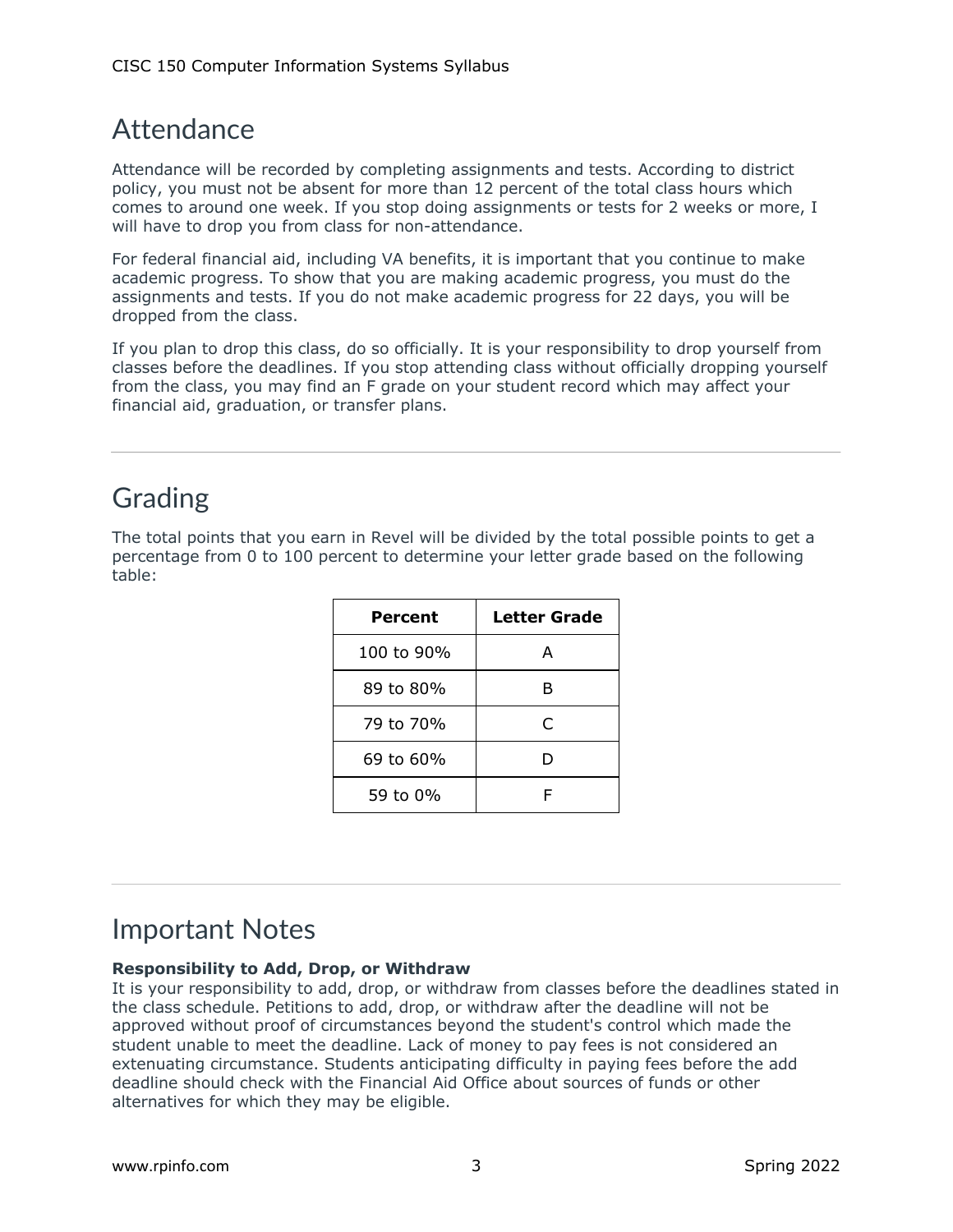#### **Classroom Behavior & Student Code of Conduct**

Students are expected to respect and obey standards of student conduct while in class or on the campus. The Student Code of Conduct, Disciplinary Procedure, and Student Due Process (policy 3100 and procedure 3100.2) can be found in the college catalog, student handbook, and the Office of the Dean of Student Affairs. Charges of misconduct and disciplinary sanctions may be imposed upon students who violate these standards of conduct or provisions of college regulations.

#### **Academic Integrity**

This class will be conducted in accordance with the college Student Code of Conduct and basic standards of academic honesty. Cheating, plagiarism, or other forms of academic dishonesty are not acceptable and will not be tolerated. Violations of standards of academic honesty will be reported to the college disciplinary office for appropriate action.

#### **Accommodation of Disability**

Students with disabilities who may need academic accommodations should discuss options with me sometime during the first two weeks of class.

I have made every effort to make this course accessible to all students, including students with disabilities. If you encounter a problem accessing anything in this course, please contact me immediately. Students with disabilities should email me and contact the college's Disabled Students Programs and Services (DSPS) office.

### Changes to the Syllabus

From time to time this syllabus may need to be changed. I will notify the class of changes when they occur and update the online version of this syllabus. The revision date can be found on the last page of this syllabus.